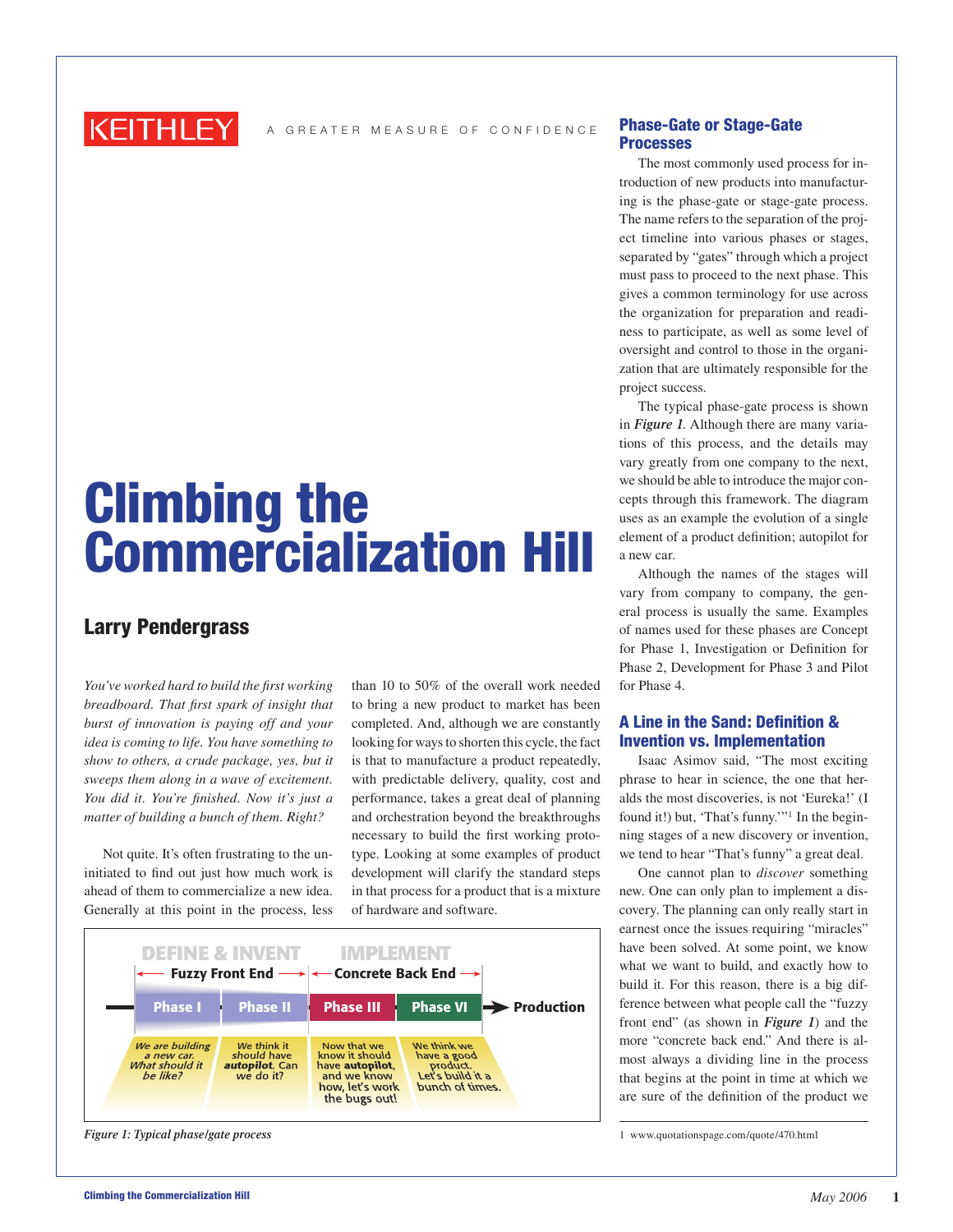wish to commercialize in complete detail and we are fairly sure we have no invention left, and that the high risk areas of cost and performance have all been sufficiently worked.

In *Figure 1*, this line is at the start of the "Phase 3" stage. Beyond this point, we believe we know how to plan a project and we will be implementing this plan. Previous to this, we are refining the product definition and project goals and inventing our way out of technical issues.

## Changing of the Guard: Relative Resources in Each Stage

*Figure 2* shows how resources from each functional area will contribute to the overall successful introduction of a product. The relative levels of resources shown are normalized for a given functional area and may vary from company to company based on roles and responsibilities. The color for each phase and the color of the line graph for a specific functional area's resources are shown as the same, for clarity. Marketing has a significant role in the beginning of the project in the product definition. R&D will have a growing role, and the staffing of R&D personnel on the project is typically greatest upon the movement out of the "fuzzy front end" into Phase 3. Manufacturing, Service, Applications, and Commercial Marketing will have stronger roles toward the end of the project. This is not to say that they have no involvement in the beginning stages. In fact, without early involvement, the risks to the successful launch of the product grow significantly. However, relative to the total involvement in the end stages, their role is generally much smaller in the beginning stages.

## The Product Development Funnel

The Chinese philosopher Lyn Yutang said, "Sometimes it is more important to discover what one cannot do, than what one can do."2 It's easy to generate ideas. Most healthy R&D organizations have far more ideas than they can successfully execute. What is hard is finding the right sorting, selection, and prioritization process, one that takes into account financial payback, current competencies, risk, corporate strategy, and portfolio balancing. One of the purposes of the "fuzzy



*Figure 2: Typical resource balancing throughout the phase/gate process*



*Figure 3: The product development funnel*

front end," the first 2 phases, is to weed out as quickly as possible the projects that will not be pursued in this time frame. By Phase 3, we are ready to invest a significant number of resources into the project and we need to make sure we are "backing the right horse" from the point of view of the market, the technology risks, and other internal business and logistic issues. One must choose projects to optimize payback and minimize the opportunity cost of leaving others behind.

We would expect then that in a healthy organization there would be many projects that fall away early in their lifecycle, to be set aside for another day, or maybe cancelled completely. In *Figure 3*, we show the typical product development funnel. In this diagram, we have assumed that for every ten ideas, one is commercialized. The exact fallout will vary greatly from one organization to another, and probably over time.

## The Cart before the Horse

A common problem in bringing an invention to an established company for sale or inclusion into the portfolio is that you may feel you are much farther ahead in the process than the company does. Even though you have a working prototype and have done some market research, the company will undoubtedly wish to do their own research as well.

In other cases, market research will regularly result in modifications of the product definitions, to which the designer will have to respond. This iterative work can seldom be avoided. At this point, your prototype is likely the result of what the company will call either the "Phase 1" or the "Phase 2" stages. And there is a great deal more work to do before it is ready for market.

Next, we discuss what the typical company needs to accomplish in each stage in order to introduce that new product right the first time.

## Phase 1 – Concept

During this phase, we are refining the product concept. In a mature organization, the largest investment in resources in this stage is probably from the marketing organization, though there is by necessity some involvement from R&D to evaluate possibilities and contribute technology understanding to the choices being made. In this and the following stage, we have by necessity a very iterative process. Market and customer knowledge feeds into technology efforts

<sup>2</sup> www.quotationspage.com/quote/14559.html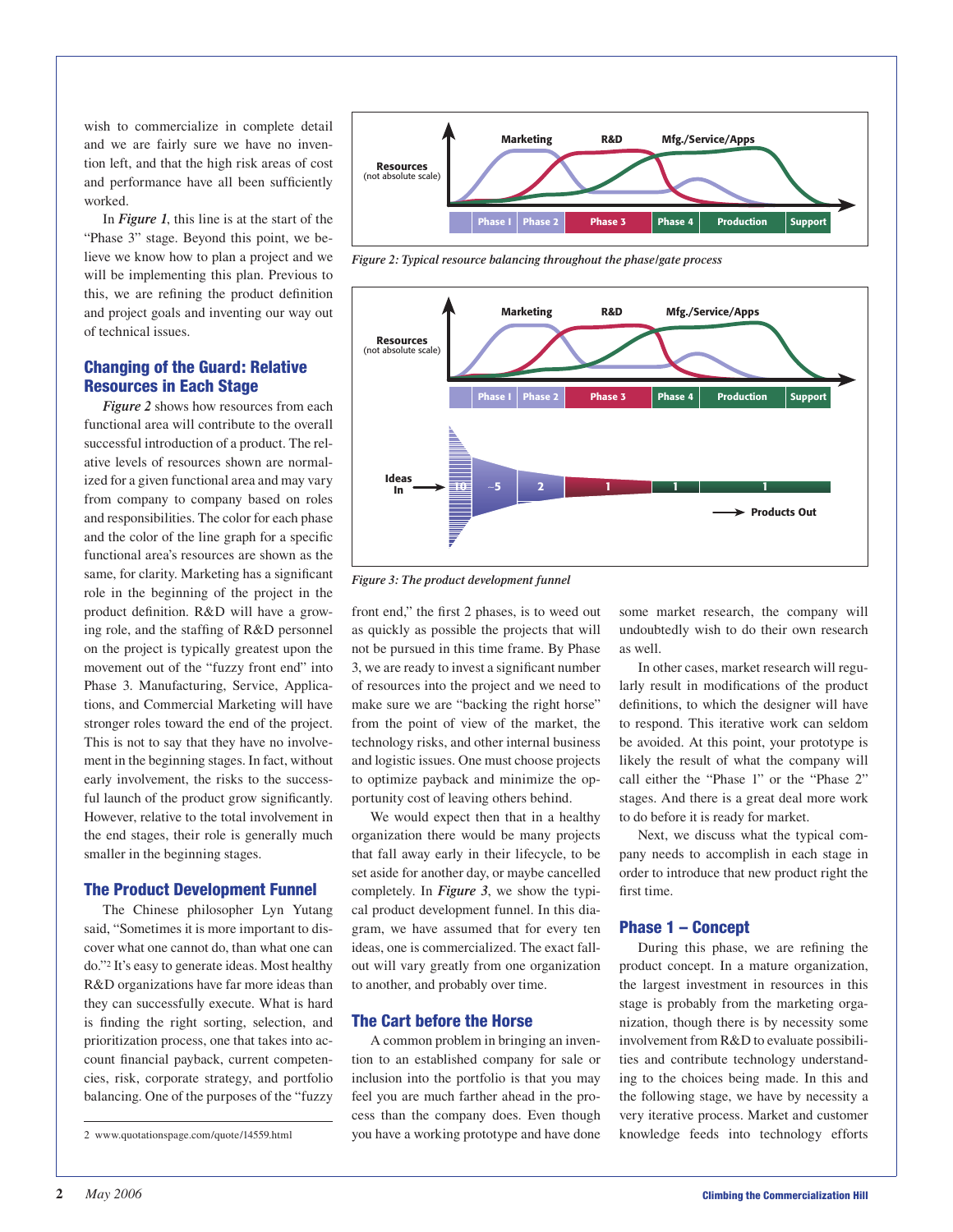and technology understanding feeds into the product possibilities. All of this work is moving us toward a tighter definition of the product to be built. It is likely that a working breadboard will not be seen until the following stage, though bits and pieces of the most critical blocks will be tested and tried. The hope is that by the end of this stage, we will know what needs to be done in the following stage, Phase 2, and we will know what market and customer assumptions must be validated.

*Figure 4* shows the high-level tasks necessary in this Phase. *Table 1* expounds on



this by detailing the purpose for these activities and the risk of circumventing the activity. If the activities in this phase are executed well, gathering solid information and reading between the lines of customer input, one is able to introduce a product that satisfies the customer's needs.

Recently, Keithley introduced the Model 2602 Source Measure Unit (SMU) with features that are clearly in the center of previously unidentified customer need (*Figure 5*). Through careful understanding of the competitive offerings and customer applications, through complete technology assessment and significant breakthroughs, we produced a product that has exceeded expectations of our customers in rack density, extendibility to many channels, testing speed (through elements such as our Test Script Processor— TSP™) and cost per SMU channel. This was a perfect example of what can happen through healthy iteration of customer application understanding and technology assessment and development.



*Figure 5: Keithley Model 2602 2-Channel Source Measure Unit*

| Table 1: Phase 1 Activities, Purpose, and Risk                                                                                 |                                                         |                                                                                                          |                                                                                                                                               |
|--------------------------------------------------------------------------------------------------------------------------------|---------------------------------------------------------|----------------------------------------------------------------------------------------------------------|-----------------------------------------------------------------------------------------------------------------------------------------------|
| <b>Tasks to complete</b>                                                                                                       | <b>Typical Owner</b>                                    | <b>Purpose</b>                                                                                           | <b>Risk with Deletion</b>                                                                                                                     |
| Understand competitive offerings, customer<br>applications, critical requirements, core<br>contribution; Positioning in market | <b>Strategic Mktg</b>                                   | Aid in positioning with respect to<br>competition and defining product that will<br>solve customer needs | Miss key definitional elements; Competitive offering<br>may overshadow new product; May not be prepared<br>to aid customers pre or post sales |
| Strategic fit with goals and capabilities;<br>Market potential; Preliminary financials                                         | <b>Strategic Mktg</b>                                   | Maintain synergy with other plans; Assure<br>this is financially the right investment                    | Disjoint product plans create inefficiencies; Without<br>solid financials, may over or underestimate payback                                  |
| Preliminary key customer/partner list                                                                                          | <b>Strategic Mktg</b>                                   | Customer to aid in making the right product                                                              | May engage key customers too late in development<br>to influence design                                                                       |
| Technology assessment;<br>List of high risk areas, major decisions and<br>major milestones                                     | R&D                                                     | Assess technical risk, prepare for major<br>tasks to be completed in next phase                          | May enter into development with too much<br>technology development on main path; Schedule<br>slippage                                         |
| List of potential development partnerships                                                                                     | R&D                                                     | Early recognition of risk or cycle time<br>benefit; make/buy decisions the need to<br>be made            | May pass up opportunity for significant development<br>benefit                                                                                |
| Preliminary schedule, resource plan, other<br>goals (such as DFx)                                                              | R&D                                                     | Aid in financial analysis, organizational<br>awareness and commitment                                    | Poor information input to financials; Resources not<br>available when needed; Need goal/direction for<br>team                                 |
| Key issues<br>Preliminary material sourcing plan                                                                               | Manufacturing                                           | Early recognition of major efforts                                                                       | Schedule slippage due to surprises                                                                                                            |
| List of key issues                                                                                                             | Cust. Service/Apps<br>Support & Commercial<br>Marketing | Early recognition of major efforts                                                                       | Schedule slippage due to surprises                                                                                                            |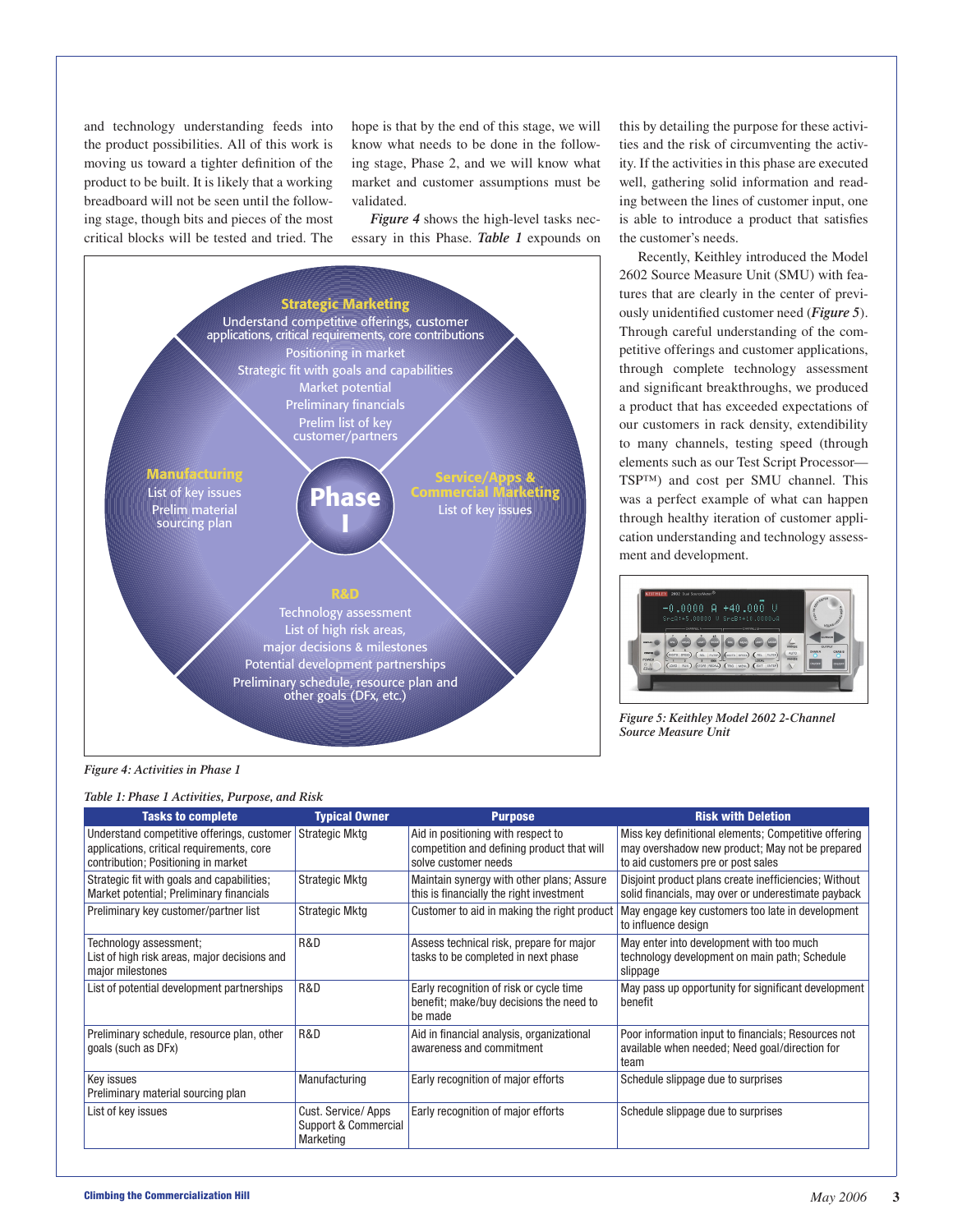

# Phase 2 – Investigation

By the time we leave Phase 2, we would like to have eliminated most or all major risks. This includes market, technology, and internal logistic risks. In some cases, this stage may require the completion of a crude, working breadboard. But frequently, testing out the major risky elements, sub-units of a system may be all that is required. If the major risks can only be examined through a full integration of the system (such as heat dissipation, power budget, EMI, EMC, etc.), a full working system may be necessary before the major risks are reduced significantly.

At the end of this phase, we would like to have a solid plan for resources and project cost. We would also like to see a complete product definition that will change little in its key elements in the coming phases. In short, we are ready by the end of this phase to implement, rather than invent.

The calendar time spent in Phase 1 and 2 taken together tends to be about 50% of the project. This is not necessarily ideal. But unless there is a concerted effort to reduce the time spent in this "fuzzy front end", this will be the sad truth. It is well known that

#### *Figure 6: Activities in Phase 2*

#### *Table 2: Phase 2 Activities, Purpose, and Risk*

| <b>Tasks to complete</b>                                                                                            | <b>Typical</b><br><b>Owner</b>        | <b>Purpose</b>                                                                                                        | <b>Risk with Deletion</b>                                                                                                                 |
|---------------------------------------------------------------------------------------------------------------------|---------------------------------------|-----------------------------------------------------------------------------------------------------------------------|-------------------------------------------------------------------------------------------------------------------------------------------|
| Update on competition, customer apps,<br>market positioning                                                         | <b>Strategic Mkts</b>                 | Update definition of product and key reasons<br>customer would chose your product                                     | May have obsolete product before introduction                                                                                             |
| Completion of customer requirements<br>documentation                                                                | <b>Strategic Mktg</b>                 | Solidify agreement with R&D on deliverable<br>as seen by customer                                                     | Without completion, stand good chance of product rework<br>and project delays                                                             |
| Changes to other aspects of business<br>plan including financials                                                   | <b>Strategic Mktg</b>                 | Update organization on changes                                                                                        | May miss a key decision point if conditions changed                                                                                       |
| Agreement with key customers/partners                                                                               | <b>Strategic Mktg</b>                 | Identify customers who will aid in key<br>elements of product definition                                              | Will not have in-depth analysis by one who uses equipment;<br>May miss the mark in key parameters                                         |
| Completion and agreement on product<br>requirements                                                                 | R&D                                   | Turn customer requirements into product<br>requirements - translation of customer needs<br>into methods for achieving | May not have understanding with marketing on the need<br>and method of taking the "need" to the "solution"; Wrong<br>product              |
| Decisions on architecture and leverage/<br>reuse; Complete invention - near<br>elimination of high technology risks | R&D                                   | Lock in on high level decisions that affect<br>technology risk; Get to point where you can<br>plan for implementation | Uncertainty in technology employed and likely schedule<br>slippage                                                                        |
| Agreement with development partners                                                                                 | R&D                                   | Understanding with all parties on who will do<br>what development                                                     | Uncertainty in roles and responsibilities; Schedule slippage                                                                              |
| Completed resource plan, achievable<br>schedule; ID of major milestones                                             | R&D                                   | Financial analysis, organizational awareness<br>and commitment                                                        | Poor information input to financials; Resources not available<br>when needed; intermediate goals for team not clear                       |
| Production process strategy<br>Preliminary material sourcing plan<br>Final DFx goals                                | Manufacturing                         | Define major elements of manufacturing<br>process; Influence design for manufacturing                                 | Chance of major process change in direction late in project;<br>Miss opportunity to influence product; Potential for schedule<br>slippage |
| <b>Resource Plan</b>                                                                                                | Manufacturing                         | Financial analysis, organizational awareness<br>and commitment                                                        | Poor information input to financials; Resources not available<br>when needed                                                              |
| Prelim product service and support<br>strategy                                                                      | Cust. Service/<br><b>Apps Support</b> | Estimate required budget, identify design-<br>for-serviceability issues; identify customers'<br>service requirements  | Unexpected expenses; difficulties in servicing product;<br>service strategy not accepted by customers                                     |
| Prelim launch plan & alignment w/ other<br>plans; Key assumptions such as lead<br>sources, sales by geography, etc. | Commercial<br>Marketing               | Estimate scope and cost of promotion; set<br>preliminary lead and opportunity objectives                              | Inadequate lead and opportunity generation; excessive<br>promotional costs                                                                |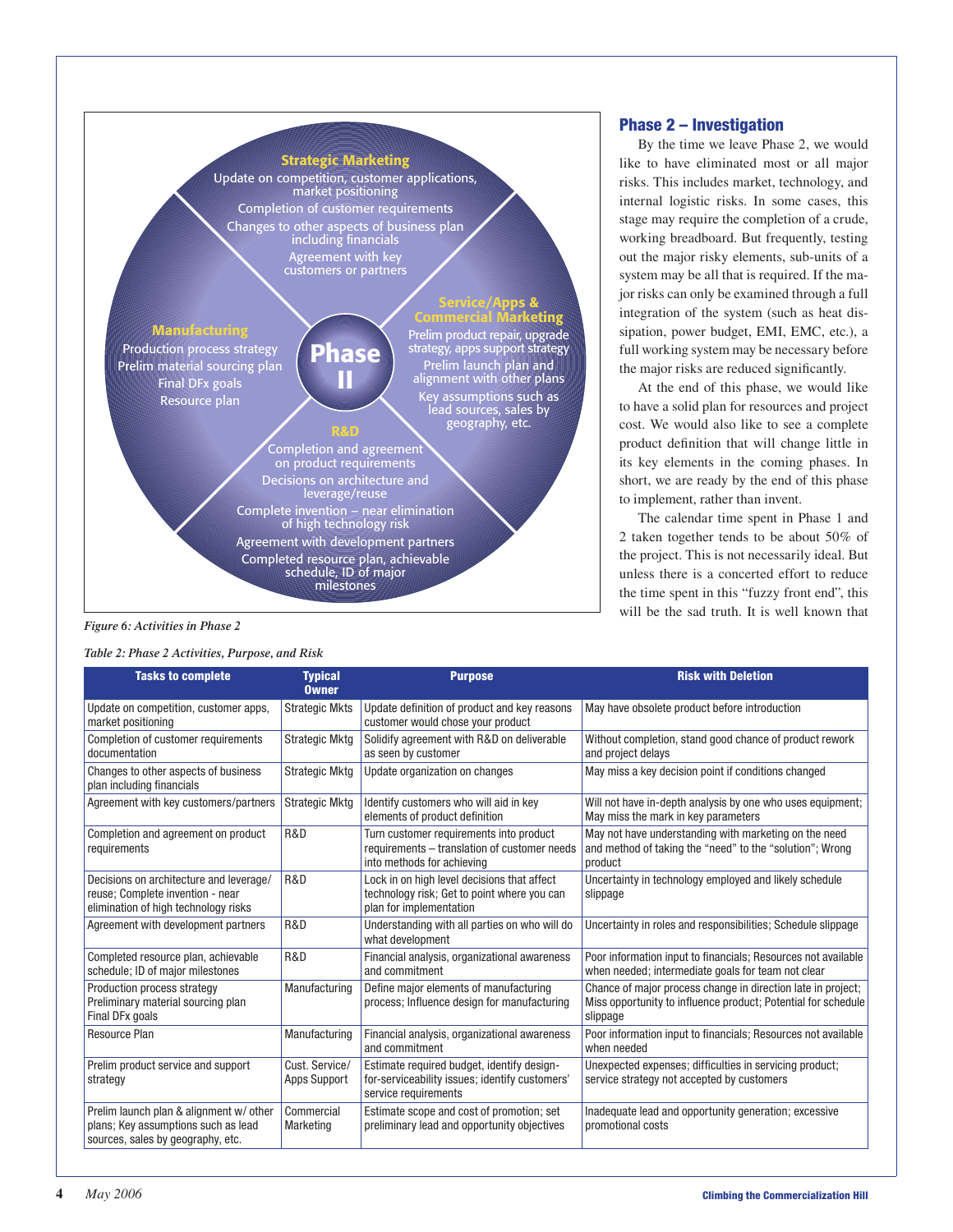reducing this front end, in the first 2 phases, is perhaps the quickest way to reduce overall cycle time.

*Figure 6* shows the tasks typically performed in Phase 2, and *Table 2* shows greater detail on the purpose and the risks.

This ideal of having a completed product definition at the end of this phase is not always possible. This is especially true in cases where one is working on cutting edge technology, such as MEMS and nanotechnology, and the product needs are being defined interactively while a key customer is completing their technology investigation (*Figure 7*). For emerging measurement needs for instance, a key area of pursuit for Keithley, we often find ourselves working tightly with a customer and altering the product definition more deeply into the project cycle than the ideal.



*Figure 7: Measurement of carbon nanotube using Keithley Model 4200-SCS Semiconductor Characterization System and Zyvex S100 Nanomanipulator*

For instance, with the recently introduced Model 6220 Current Source (*Figure 8*), used by customers in the nanotechnology field, we learned progressively more about the customer needs, as their applications were refined. It was necessary in this case to live with a greater level of uncertainty in the product definition going into Phase 3. This uncertainty did, of course, produce a longer cycle time for the product owing to some level of rework on the product design. However, this cycle time was well worth the effort in this case to produce the kind of product that could make the necessary measurement for this cutting edge technology.

On the other extreme, a company will at times find significant opportunities that begin with a special product for a key customer. In these cases, the definition for the special product will usually be clear from the begin-



*Figure 8: Keithley Model 6220 Current Source*

ning. For a one-of-a-kind product, many of the activities to set up for long-term manufacturing can be ignored.

In later full "commercializing" of a special product into a general product, there may exist an opportunity to alter the definition. Many of the items listed below for Phase 3 and 4 will not be done for a special, one-of-a-kind system, but must be done for a product that will be continually generated out of manufacturing.

We sometimes find that some of our best ideas come from working with customers and understanding their application to such a degree that we are able to give significant help in critical measurements. This often takes the place of writing customer specific software, or integrating various instruments to produce a full solution. The Model 4200- SCS (*Figure 9*) with PIV solution sprang from our customer application efforts and a set of critical new algorithms written by Keithley to solve a specific semiconductor device problem. The recent commercialization of this product was largely the process of integrating a pulse card and an o-scope into the Model 4200-SCS Parameter Analyzer, and wrapping critical applications software around it. Although the solution had been proven with an external pulse instrument, one of the key risks in the project was to create and integrate a voltage pulse card into the Model 4200-SCS. Reduction of this key risk, clearly on the critical path of the schedule, could be accomplished through creation of a working circuit on the bench. This was necessary before we left the "fuzzy front end".

## Phase 3 – Development

The purpose of Phase 3 is to implement the design plan, to complete the design of the product, processes, and services. The product should be brought to the point of readiness so as to enter Phase 4 (sometimes known as the "Pilot" phase) at which point



*Figure 9: Keithley Model 4200-SCS, now with Pulsed I-V*

the product and process will be tested for cost, yield, performance, etc. It is in Phase 3 that we will prove that we can build a small sample of the product (non-shippable) that meets the critical specifications. This is the stage where the greatest investment in R&D resources will typically take place. It is also the stage, along with Phase 4, through which we would like to move as quickly as possible. Upon entry into Phase 3, the market need is known, the product is defined, and the major technological issues are solved. We need to shoot through this stage rapidly, before the customer needs change, and before the competitive landscape changes.

At Keithley, we learn from our successes and our struggles with smooth transitions of products into manufacturing. Recently we tried to develop a new core competency in our R&D operation. The calendar time spent in Phases 1 and 2 was relatively short, and yet the time spent in Phases 3 and 4 was over 90% of the total project timeline. The primary reason for this long duration was an underestimation by R&D of the effort and time needed to develop this new core competency within the company. This underestimation caused significant increases in development time. As the development time stretched out, the customer needs changed, requiring a continuous redefinition of the product.

This vicious cycle is a trap that can occur whenever the project cycle time to commercialize the idea is long compared to the speed with which the market changes. Once we are in Phase 3, it is critical that we sprint for the finish line.

*Figure 10* and *Table 3* show the tasks typically performed in Phase 3.

### Phase 4 – Pilot

Phase 4 is designed to test the product for cost and yield to performance specs and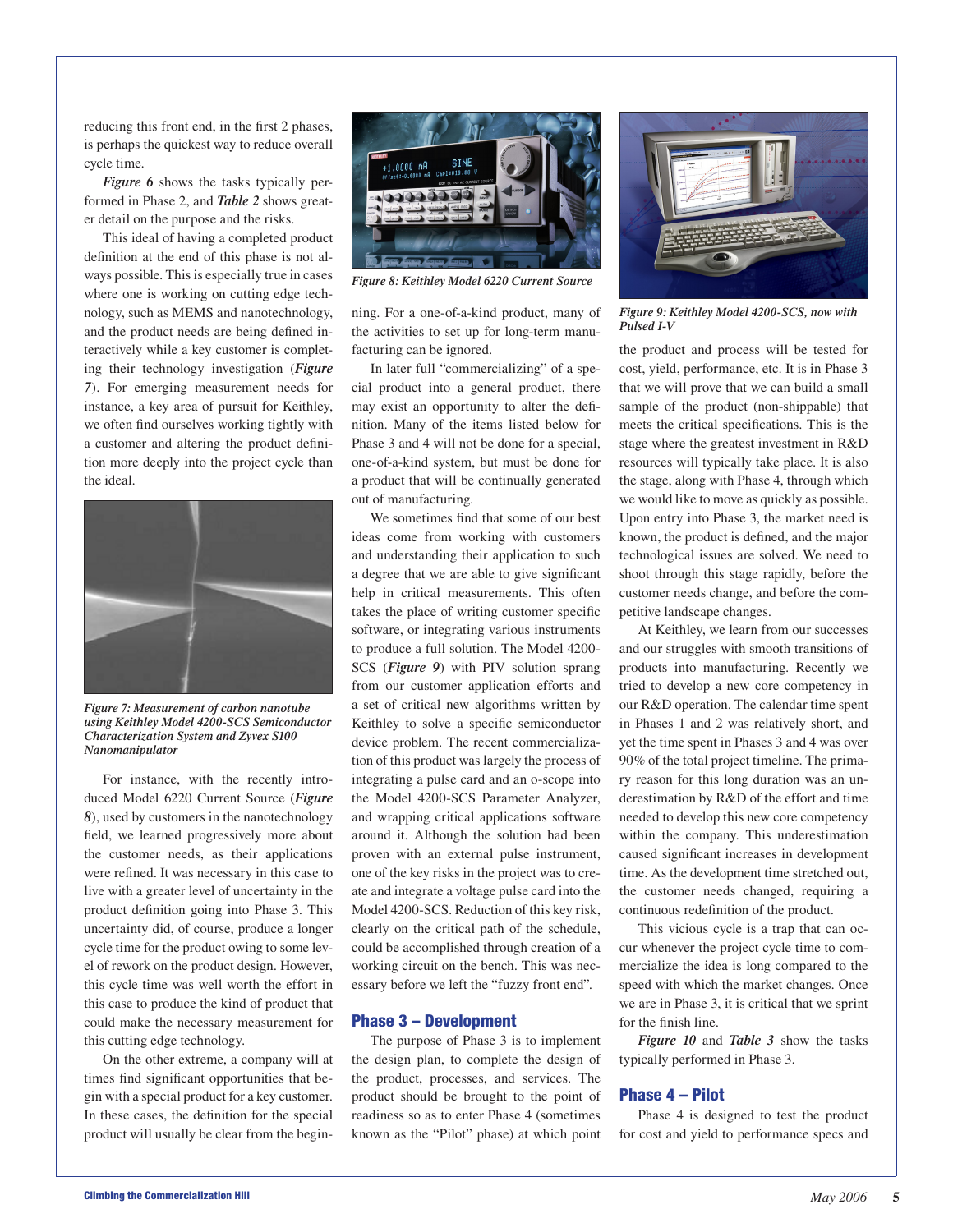to test the manufacturing processes such as material ordering, assembly, and test. It is expected that these tests would be run on a representative sample of products that are essentially the same as the upcoming production products. Plus, any circuit modifications that result from these tests would be minor and not material to altering the conclusions as listed above. This phase is usually owned by manufacturing, since it is they who will



live with the result, though R&D must be at the ready to help wherever necessary.

*Figure 11* shows the primary activities in Phase 4. Further detail is shown in *Table 4*.

At Keithley, we have found that Phase 4 is critical to the smooth transfer of product into manufacturing and to the ability to deliver a quality product on time to our customers from the beginning of the shipment cycle. There have been times in the past where we have tried to shortcut this phase. This is desirable when time to market is of the greatest concern. You may get a product out the door and into the market place sooner. But without a complete Phase 4, the struggles will be taken in the first production runs, with orders on the books and customer waiting, and with possible exposure to the customer of quality and delivery problems.

*Figure 10: Activities in Phase 3*

*Table 3: Phase 3 Activities, Purpose, and Risk*

| <b>Tasks to complete</b>                                                                      | <b>Typical</b><br><b>Owner</b> | <b>Purpose</b>                                                                                       | <b>Risk with Deletion</b>                                                                                                       |
|-----------------------------------------------------------------------------------------------|--------------------------------|------------------------------------------------------------------------------------------------------|---------------------------------------------------------------------------------------------------------------------------------|
| Changes to business case including financials                                                 | <b>Strategic Mktg</b>          | Update organization on changes                                                                       | Miss a key decision point if conditions change                                                                                  |
| Create manufacturable product, completed<br>features, no planned redesigns                    | R&D                            | Complete the design                                                                                  | Potential schedule slippage from reworking units in<br>following stage; potential for not meeting quality, cost,<br>yield goals |
| Verify hardware, firmware and software quality<br>and reliability                             | R&D                            | Tests to assure a quality product released<br>to desired performance                                 | Potential schedule slippage; potential for not meeting<br>quality goals                                                         |
| Complete preparations for test run training,<br>materials list and mfg drawings, prelim specs | R&D                            | Training of technicians, assemblers, testers,<br>engineers; Readiness for manufacturing<br>processes | May have untrained people, material shortages for next<br>phase; schedule slippage                                              |
| Test run (pilot) build plan including demo units                                              | Manufacturing                  | Number of units to demonstrate yield, etc.<br>during next phase                                      | May not have good sampling for statistics                                                                                       |
| Prelim production ramp plan                                                                   | Manufacturing                  | Plan for first production run; stage material,<br>etc.                                               | May not be ready with material for first production run                                                                         |
| Complete product assembly and test<br>processes, material entry into purchasing<br>systems    | Manufacturing                  | Readiness for processes to build samples<br>during next phase                                        | May not be representative test of production processes                                                                          |
| Identify unique materials - set up special<br>processes                                       | Manufacturing                  | Special handling identified                                                                          | Quality, cost, production cycle times or performance<br>may suffer                                                              |
| Complete product service and support plan                                                     | Cust. Service/<br>Apps Support | Prepare plans to procure spares; identify<br>required training                                       | Inability to service product due to unavailability of<br>spares or trained personnel                                            |
| Verify adequacy of solution introduction plans                                                | Commercial<br>Marketing        | Verify optimal solution rollout into<br>marketplace                                                  | Confused or inadequate market introduction                                                                                      |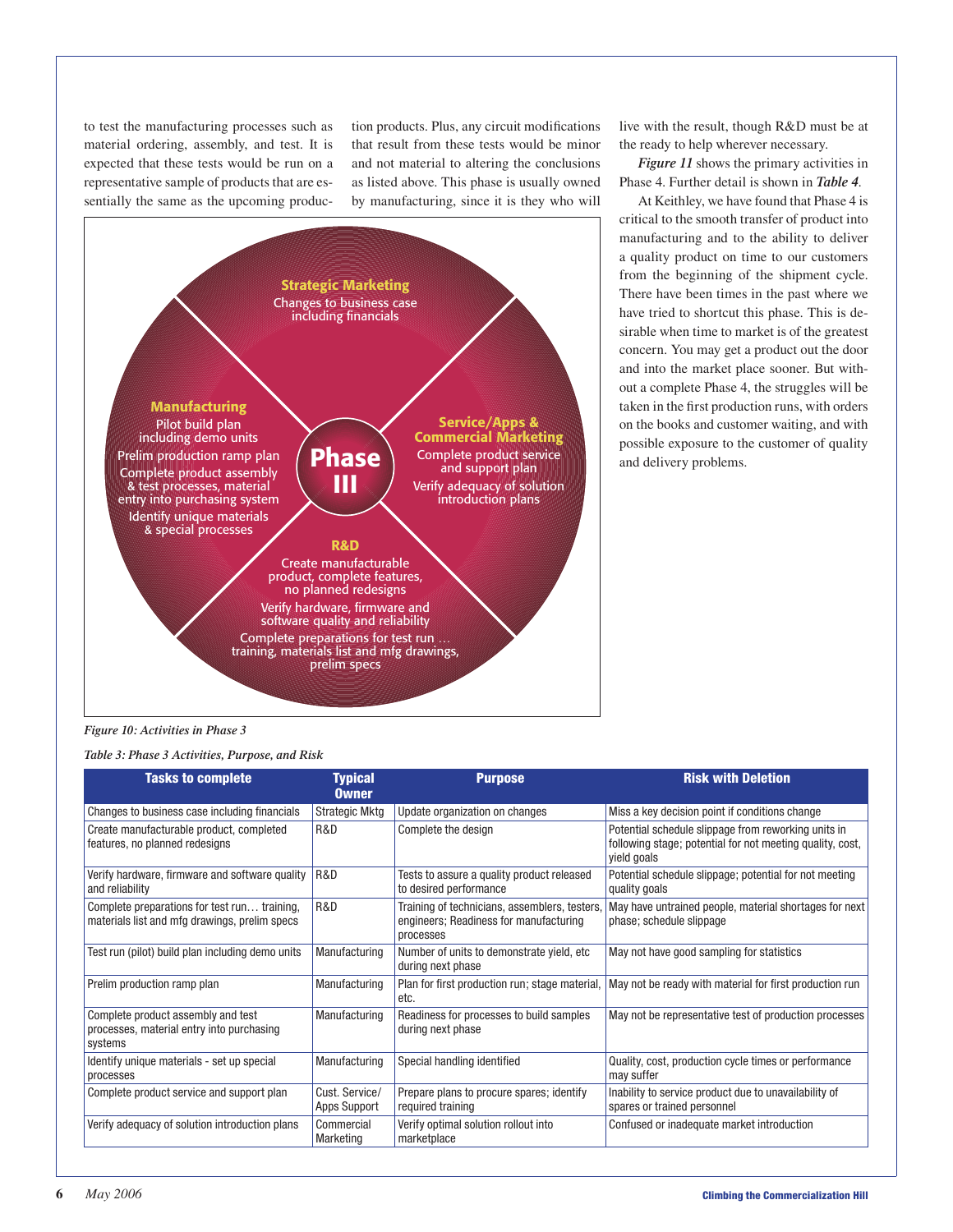

# **Conclusion**

We have tried here to give some sense of the activities and the amount of work still remaining after the creation of the first working product breadboard. It is estimated that typically only 10 to 50% of the work has been done by the time this first breadboard is done. The rest of the effort will typically require significant cooperation between employees in each functional area. All of these activities are designed to deliver a product that will allow the organization to manufacture the product repeatedly, with predictable delivery, quality, cost, and performance. KETHLEY

*Editor's Note: Keithley's process described here is appropriate for a manufacturer of commercial, medium-volume products. Other companies might optimize in other ways. High-volume manufacturers have more manufacturing involvement in the early phases. Manufacturers of large, complex systems have more invention and innovation during phase 3. Software companies use a number of variations such as spiral development.*

*Figure 11: Activities in Phase 4*

|  | Table 4: Phase 4 Activities, Purpose, and Risk |  |  |
|--|------------------------------------------------|--|--|
|--|------------------------------------------------|--|--|

| <b>Tasks to complete</b>                                             | <b>Typical Owner</b>    | <b>Purpose</b>                                                                                                      | <b>Risk with Deletion</b>                                                                  |
|----------------------------------------------------------------------|-------------------------|---------------------------------------------------------------------------------------------------------------------|--------------------------------------------------------------------------------------------|
| Changes to business case including<br>financials                     | <b>Strategic Mktg</b>   | Update organization on changes                                                                                      | Miss a key decision point if conditions change                                             |
| Agree on engineering transition plan for<br><b>R&amp;D</b> engineers | R&D                     | How long or through what goals will R&D<br>support manufacturing during first runs                                  | No commitment from R&D to focus on release product<br>until goals met                      |
| Aid in any issues that come up in mfg<br>test runs                   | R&D                     | Assure that test runs go smoothly                                                                                   | Manufacturing engineering left to solve all problems, risk<br>to schedule                  |
| Re-verify hardware, firmware and<br>software quality and reliability | R&D                     | Tests on final product to assure a quality<br>product released to desired performance                               | Possibility that final product w/recent changes not<br>represented by earlier verification |
| Build significant sample of product                                  | Manufacturing           | Check yields, process, material flow                                                                                | May have line shutdown later due to inability to build to<br>specs                         |
| Spec negotiation with marketing and<br>R&D                           | Manufacturing           | Use results of data taken in Phase 4 to set<br>realistic specs balancing yield risk with<br>market demand for specs | May not have product specs supported by manufacturing<br>results                           |
| Updated production ramp plan                                         | Manufacturing           | Final check on material flow                                                                                        | May not ramp quickly enough to meet market need                                            |
| Implement launch plan and sales plan                                 | Commercial<br>Marketing | Ensure optimal solution rollout into<br>marketplace                                                                 | Suboptimal or inadequate market introduction                                               |